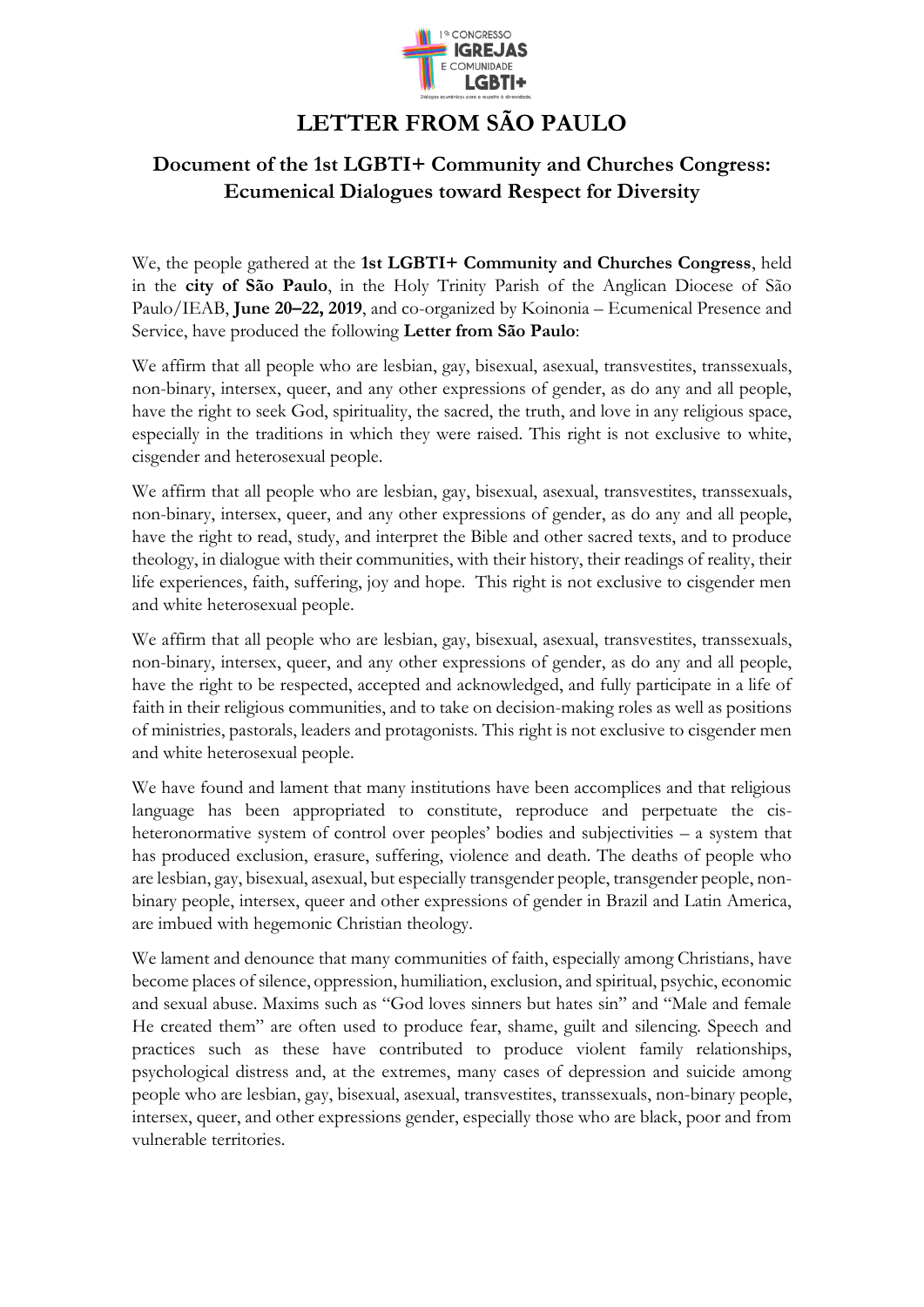

We lament and denounce that, as a strategy to achieve representativeness, many political and media leaders of the religious field, especially among Christians, are appropriating and instrumentalizing religious/theological language and social imaginary to produce and disseminate moral panic, resentment, fear and hatred, based on expressions such as "gender ideology" and reinforcement of "manliness." This model of political action, in addition to betraying the ethical principles of Christianity as well as those of diverse religions, has produced the fragmentation and destruction of relationships in many families and communities of faith. It has also produced a perverse effect of denying the fundamental rights of protection and citizenship of various vulnerable and stigmatized populations. One of the most perverse facets of this problem has been neglect of public health issues such as HIV/AIDS prevention and treatment, and avoidable deaths due to unsafe abortion, as well as an incentive to search for sexual reorientation and reversal of sex reassignment surgeries. Another serious effect has been the disarticulation of public education policies aimed at combating violence and discrimination related to gender and sexual orientation.

We lament and denounce that religious and theological language is being used, especially among Christians, to justify and promote religious racism and the dehumanization of black populations, traditional peoples and communities, in the countryside, by the water and in the forests, residents of impoverished urban outskirts, peasants, immigrants, refugees, women, LGBTQIA+, and other vulnerable groups. This dehumanization has been the basis for necropolitics, materialized in processes of exclusion, invisibilization, miserabilization, violence, and extermination of these populations. Another one of the most perverse facets of this problem has been the violent attacks on traditional black and indigenous communities, inclusive churches, and other non-Christian temples and religious venues.

We lament that religious leaders who have made commitments to the acceptance, pastoral support and advocacy for LGBTQIA+ populations and other vulnerable communities are often being persecuted, excluded and/or silenced in their communities of faith and religious denominations of origin.

We see with joyfulness and hopefulness the existence and the emergence of new communities of faith that have taken on the responsibility to welcome and to become safe spaces for the celebration, sharing and living of the faith of LGBTQIA+ people, and assuming a commitment to fight against sexism, racism, and class inequalities. We affirm the importance of valuing, visibilizing and strengthening the work of these communities, as well as celebrating the generations that preceded us in the struggle for the rights of LGBTQIA+ and paved the way for new forms of struggle and acceptance to become reality.

We emphasize, however, that the mere formal acceptance of LGBTQIA+ people is not enough. It is necessary to develop safe communities that do not reproduce models of exclusion, invisibilization, silencing, abuse and violence, whether spiritual, symbolic, psychological, sexual, economic or physical, and that create conditions for healing and reconciliation in the face of these processes.

The struggle for the inclusion and recognition of LGBTQIA+ people against the cisheteronormative, classist, racist and misogynist religious model is not just a need and an issue that concerns only LGBTQIA+ people and vulnerable populations. It is a struggle that concerns all people of faith and a central element of the message of Christianity and several other religions: reconciliation of people with God/the sacred, with oneself, with one's body, with other people, and with reality. Homo/lesbophobia is a problem of heterosexual people;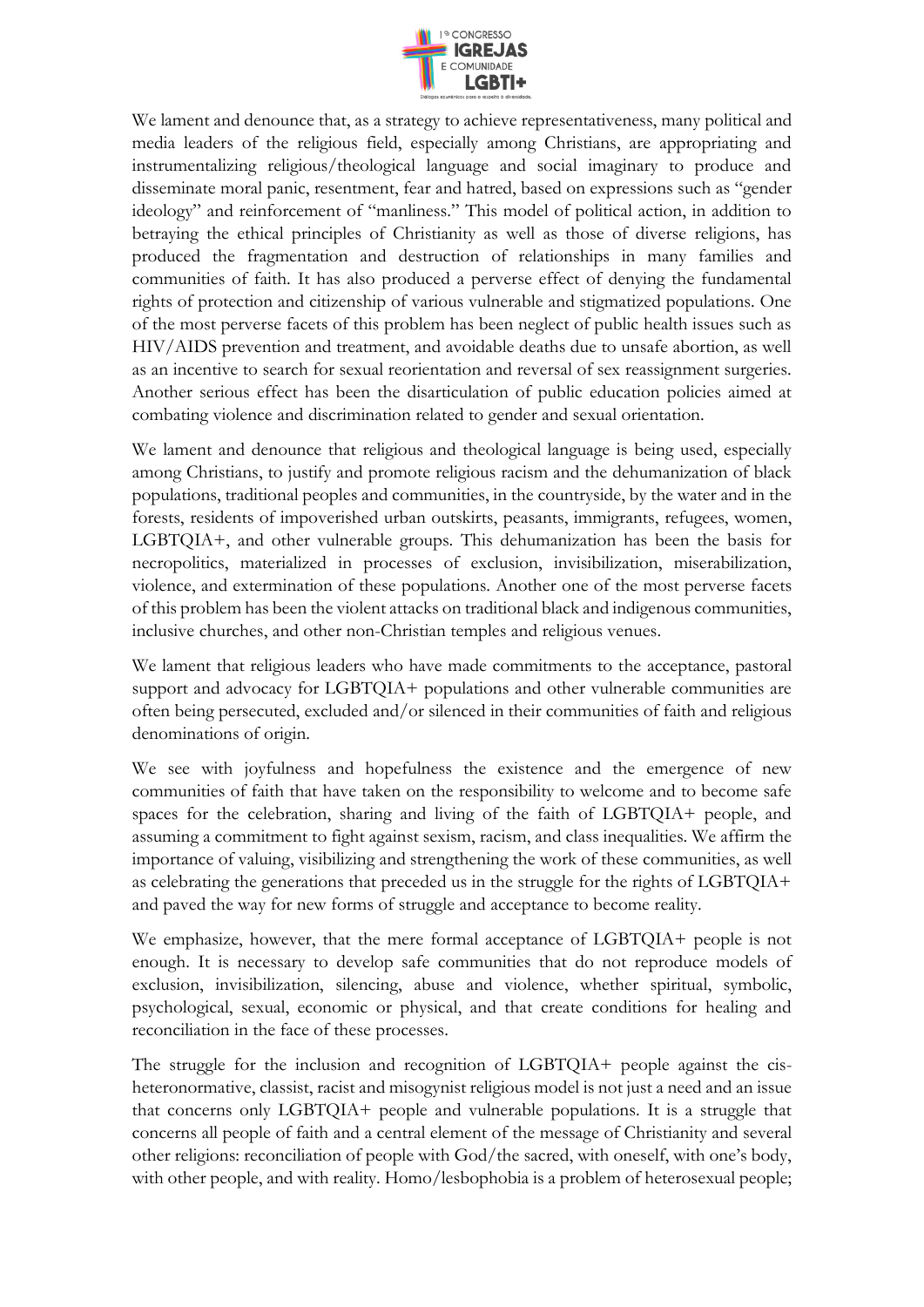

transphobia is a problem of cisgender people; sexism is a problem of men; social injustice is a problem of the rich, and racism is a problem of white people.

It is necessary, especially among Christian people, to recover the message of the Gospel of Jesus Christ, of radical and transformational love; to confront the religious models of legalism and the exploitation of guilt, resentment, fear, and hatred. The path to be followed necessarily traverses the challenge to develop new models of community living of faith, based on hope, friendship, creativity, and beauty, and seeking to build a new reality from the outlook of love, peace, solidarity, and justice.

We pray that the renewing breath of the Holy Spirit and the power of faith will inspire and restore our time. We invite all people who share this dream to participate in the construction of this reality!

This letter was compiled by **people** present at the Congress and who have identified themselves based on the following religious and non-religious traditions, denominations and affiliations, and does not necessarily represent the official position of each one of the institutions:

Aids Healthcare Foundation – AHF Brasil Aliança de Batistas do Brasil Anglicanxs – Catedral Anglicana da Santíssima Trindade – PoA/RS Associação Brasileira de Lésbicas, Gays, Bissexuais, Travestis e Transexuais (ABGLT) Associação Hikari Associação Nacional de Travestis e Transexuais (ANTRA) Caminho da Graça Catedral Anglicana do Bom Samaritano-Diocese Anglicana do Recife Católicas pelo Direitos de Decidir-CDD Centro de Estudos Bíblicos- CEBI Centro de Estudos Anglicanos- CEA Centro Espírita Kardecista Comissão LGBT do MST Comissão Pastoral da Terra- CPT Comunidade Anglicana Redenção – Diocese Anglicana no Brasil Comunidade Cristã Nova Esperança- CCNE da Vila Mariana Comunidade de Vida Cristã do Brasil – CVX Brasil Comunidades Tradicionais de Religião de Matriz Africana - Ilê Axé Omó Nanã; Ilê Asé Iyalode Oyó; RENAFRO-SP Diversidade Católica – Rio de Janeiro; Campinas; São Paulo Evangélicas pela Igualdade de Gênero – EIG Evangelicxs pela Diversidade Fé, Família, Igualdade – A Mesa-Redonda Latinx Féministas Força Tarefa Jovens Lideranças Frente de Evangélicos pelo Estado de Direito Grupo de Ação Pastoral da Diversidade (GAPD) Igreja Adventista do Sétimo Dia